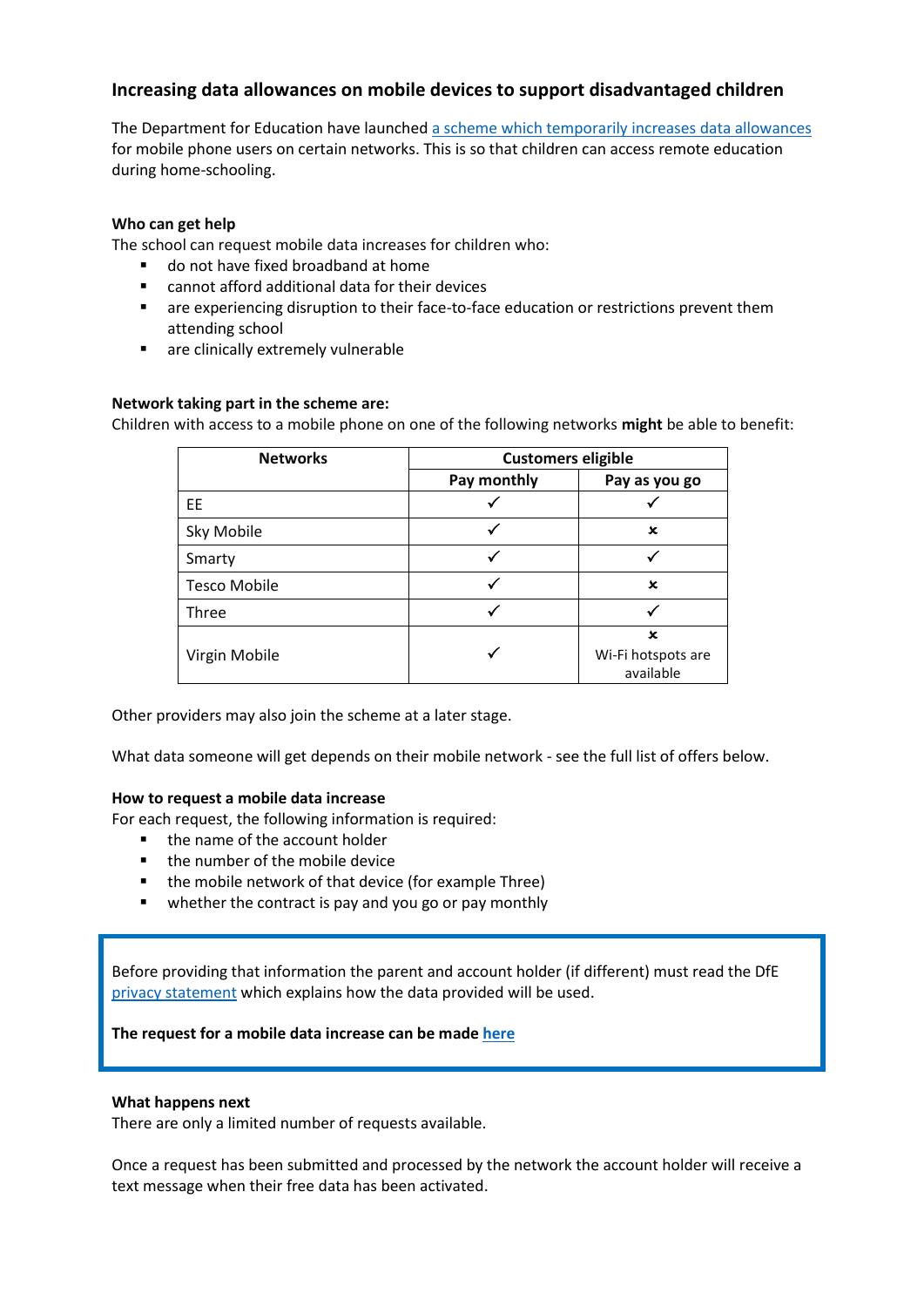# **Network offers**

#### **EE**

- Be aware that until the end of January, it may take EE some time to process requests.
- The recipient will get 20GB of additional data per month until 31 July 2021.
- The offer is available to both Pay Monthly and Pay-as-you-go customers.
- A text message will be sent to the nominated device once the additional data has been added to the account.
- EE will process no more than 60,000 requests across all schools. If they reach this limit, they will not accept further requests.

#### **Sky Mobile**

- The recipient will get 100GB of additional data.
- The offer is only available to Pay Monthly customers identified as needing this support. It's not available to Pay-as-you-go customers.
- Sky Mobile customers will be able to see the data uplift in their piggybank.
- Sky Mobile will aim to process the request within 14 days.
- Sky Mobile will process no more than 1800 requests across all schools. If they reach this limit, they will not accept further requests.

#### **Smarty**

- The recipient will get unlimited data until 31 July 2021.
- The offer is available to both Pay Monthly and Pay-as-you-go customers.
- A text message will be sent to the nominated device once the additional data has been added to the account.
- Smarty will aim to process the request within 14 days.

#### **Tesco Mobile**

- The recipient will get 20GB of additional data per month until 31 July 2021.
- The offer is only available to Pay Monthly customers identified as needing this support. It's not available to Pay-as-you-go customers.
- A text message will be sent to the nominated device once the additional data has been added to the account.
- Tesco Mobile will aim to process the request within 14 days.
- Tesco Mobile will process no more than 1,000 requests across all schools. If they reach this limit, they will not accept further requests.

#### **Three**

- The recipient will get unlimited data until 31 July 2021.
- The offer is available to both Pay Monthly and Pay-as-you-go customers.
- A text message will be sent to the nominated device once the additional data has been added to the account.
- Three will aim to process the request within 14 days.

#### **Virgin Mobile**

- The recipient will get 20GB of additional data per month until 31 July 2021.
- The offer is only available to Pay Monthly customers identified as needing this support. It's not available to Pay-as-you-go customers.
- A text message will be sent to the nominated device once the additional data has been added to the account.
- Virgin Mobile will aim to process the request within 14 days.
- Virgin Mobile will process no more than 1750 requests across all schools. If they reach this limit, they will not accept further requests.

Wi-Fi hotspots are open to all existing customers, including those on Pay-as-you-go. Customers on Payas-you-go will need to have a minimum of £5 credit. Instructions to download the app and find their nearest hotspot can be found by going to www.virginmedia.com/wifiapp.